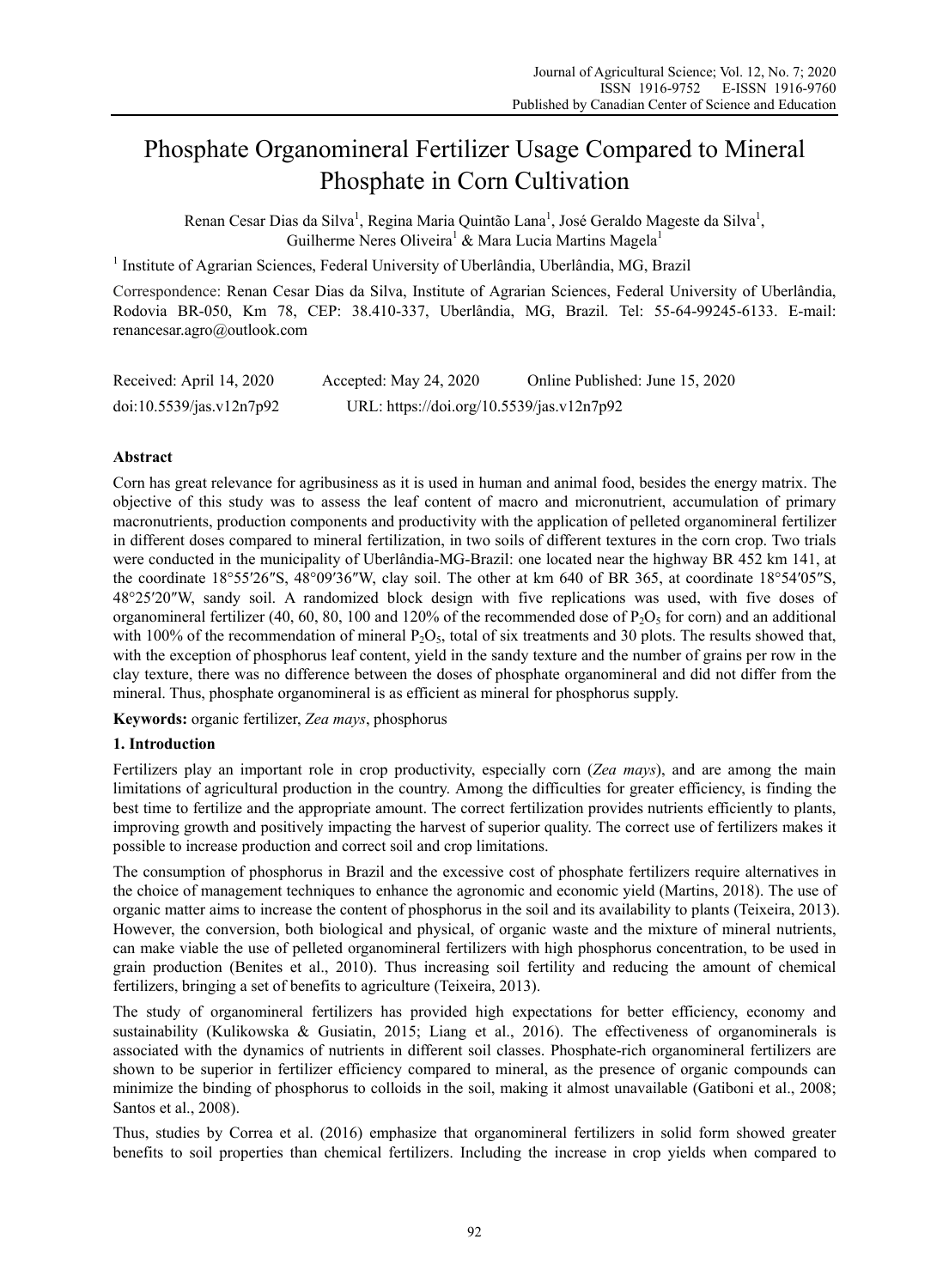mineral fertilizers. However, organominerals pelletized are of a recent technology that is being progressively studied in different cultures and environments.

Teixeira et al. (2011) found an increase of 20% in the production of dry matter in corn plants, when they used organomineral fertilizer compared to a mineral source, results that corroborate those observed by Grohskopf et al. (2011). The authors related the high agronomic efficiency of organominerals to the benefits that organic matter plays in reducing the phosphorus retention capacity in the soil, due to the competition for mineral adsorption sites, thus increasing the availability and use of this nutrient.

Dania et al. (2012), report the increase in corn productivity when organomineral fertilizer was used. Comparing two sources of phosphorus, mineral and organomineral, Lana et al. (2014), found that none of the sources influenced the components of production and grain productivity in corn. Teixeira et al. (2014), reported greater agronomic efficiency when using organomineral compared to mineral. These conclusions are in line with Kiehl (2008), who highlights the beneficial effect of organomineral fertilizer on soil attributes and yields of agricultural crops. Still, little research has compared the efficiency of mineral fertilizers with pelleted organominerals. According to Morais and Gatiboni (2015), the two categories of fertilizers take approximately thirty days to supply plants with the phosphorus present in their chemical composition.

In the composition of the organic fraction of the organominerals, several raw materials are used, such as filter cake, poultry litter, cattle manure, cultural remains, industrial waste, sewage sludge, among others. This causes these materials, normally discarded, to be taken to utilization destinations, minimizing the damage caused to the environment. Therefore, Schmidt Filho et al. (2016) report several problems caused by the inappropriate destination of solid urban, agricultural and industrial waste on the environment, causing numerous economic, social and environmental losses. Therefore, there is no doubt that the agricultural use of organic waste is an economically viable, environmentally correct and socially just practice.

Research regarding chemical changes in the properties of soil fertilized with organomineral fertilizers and its influence on corn production, until then, is modest. Considering the implications of the benefits generated from organic matter on the soil, as well as the contribution to plant growth and development, the use of organomineral fertilizers appears to constitute a relevant mechanism aimed at improving fertility and consequently increasing the productivity of agricultural crops.

Given the above, the objective of this study was to evaluate the application of pelleted organomineral phosphate fertilizer in different doses compared to mineral fertilization, in two soils of different textures in the corn crop.

## **2. Method**

## *2.1 Experiments*

Two tests were carried out in the city of Uberlândia-MG, one being implanted at the Syngenta experimental station, located on the BR 452 highway, km 141, at coordinate 18°55′26″S, 48°09′36″W. The soil is classified as a red dystrophic Oxisol, with a clayey texture, with 23.7% coarse sand, 24.1% fine sand, 19.1% silt and 33.1% clay, according to the EMBRAPA classification (2018). The other experiment was carried out at the Juliagro experimental station, located at BR 365, km 640, at coordinate 18°54′05″S, 48°25′20″W. The soil is classified as a red latosol with a sandy texture, with 27, 7% coarse sand, 52.5% fine sand, 7.6% silt and 12.2% clay according to the EMBRAPA (2013) classification. The results obtained in the soil analysis are shown in Table 1.

| Textura  | pH/H <sub>2</sub> O(1:2.5) | $P$ meh <sup>-1</sup> | K   | $S-SO4$                      | $K^{\tau}$     | Ca <sup>-</sup> | $Mg^T$             | $Al^{+2}$ | H+AL            | - SB |                             |      |
|----------|----------------------------|-----------------------|-----|------------------------------|----------------|-----------------|--------------------|-----------|-----------------|------|-----------------------------|------|
|          |                            | $mg \, dm^3$          |     | --------------------         |                |                 | $\text{cmol dm}^3$ |           |                 |      |                             |      |
| Arenosa  | 6.8                        | 3.8                   | 64  |                              | 0.16           | .60             | 0.7                | 0.0       | 1.30            | 2.46 | 2.46                        | 3.76 |
| Argilosa | 5.8                        | 29.1                  | 148 | 14                           | 0.38           | 3.0             | 1.3                | 0.0       | 3.10            | 4.68 | 4.68                        | 7.78 |
|          |                            | М                     |     | M.O.                         | C <sub>0</sub> |                 |                    | В         | Cu.             | Fe   | Mn                          | Zn   |
|          | $\%$                       |                       |     | $-$ dag kg <sup>-1</sup> --- |                |                 |                    |           | --------------- |      | $mg dm3$ ------------------ |      |
| Arenosa  | 65                         |                       |     | 1.4                          | 0.8            |                 |                    | 0.27      | 0.4             | 15   | 2.7                         | 0.8  |
| Argilosa | 60                         |                       |     | 2.2                          | 1.3            |                 |                    | 0.17      | 0.8             | 24   | 1.9                         | 4.1  |

|  |  | Table 1. Chemical characterization of soil samples from experimental areas |
|--|--|----------------------------------------------------------------------------|
|  |  |                                                                            |

The design used in both experiments was randomized blocks, with five replications, five doses of the organomineral fertilizer (40, 60, 80, 100 and 120% of the recommended dose of  $P_2O_5$  for corn) and an additional 100% recommendation of mineral  $P_2O_5$ . The fertilization recommendation was made according to Alves et al. (1999) for productivity above 8000 kg ha<sup>-1</sup> of grains.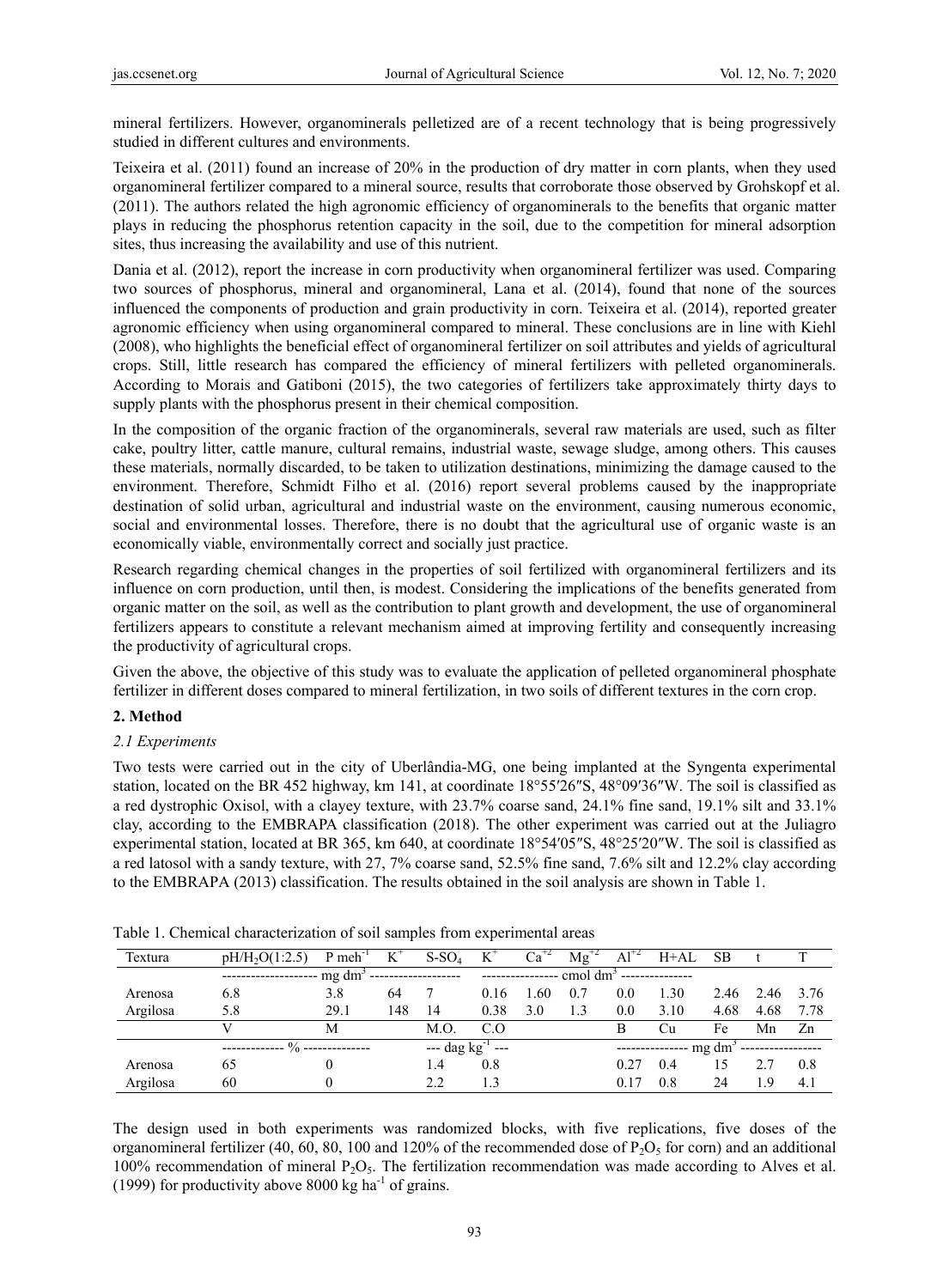The nutrients nitrogen and potassium were balanced to provide the same amount of these in each treatment, using urea (25%) and potassium chloride (30%) as the organomineral source.

The cover fertilization was carried out fifteen days after sowing when the plants were in stage  $V_3$ , using nitrogen and potassium from mineral source, urea  $45\%$  N and potassium chloride  $60\%$  K<sub>2</sub>O. The characterization of organomineral fertilizers are shown in Table 2.

The experimental plot consisted of six lines five meters long and  $0.5$  m spacing between lines, totaling  $15 \text{ m}^2$ . The plot's useful area was composed of the two central lines, discarding one meter from each end, making the plot's area equal to  $3 \text{ m}^2$ 

Sowing was carried out in the first half of November of the year 2017, using the seed of hybrid corn Syngenta STATUS VIP3, aiming at a population of 68,000 plants ha<sup>-1</sup>. Grooves of 0.1 m depth were made where the sowing was carried out. Cultural treatments were carried out preventively to control weeds, pests and diseases, with the use of phytosanitary products, insecticides, fungicides and herbicides.

| Fertilizer   | $N-P-K$        | Urea                     | KCl            |  |
|--------------|----------------|--------------------------|----------------|--|
|              | $04 - 20 - 05$ | 25-00-00                 | $00 - 00 - 30$ |  |
|              |                | $\frac{0}{0}$            |                |  |
| N            | 4              | 25                       |                |  |
| $P_2O_5$     | 20             | -                        |                |  |
| $K_2O$       | 5              | -                        | 30             |  |
| Ca           | 3.20           | 3.80                     | 4.10           |  |
| Mg           | 0.72           | 0.85                     | 0.93           |  |
| $\mathbf S$  | 1.15           | 1.37                     | 1.48           |  |
| $\, {\bf B}$ | 0.009          | 0.010                    | 0.011          |  |
| Cu           | 0.013          | 0.015                    | 0.016          |  |
| Fe           | 0.501          | 0.597                    | 0.648          |  |
| Mn           | 0.180          | 0.214                    | 0.233          |  |
| Zn           | 0.020          | 0.023                    | 0.025          |  |
| M.O.         | 18.91          | 22.535                   | 24.49          |  |
| C/N          | 2/1            | 2/1                      | 2/1            |  |
| <b>CTC</b>   | 200            | 238                      | 259            |  |
| pH           | 5.2            | $\overline{\phantom{a}}$ |                |  |

Table 2. Chemical composition of the organomineral fertilizer (dry basis at 65 °C of temperature)

*Note*. The macronutrients N, P and K are expressed as a percentage and the micronutrients in mg kg<sup>-1</sup>. N-[N Total]  $=$  Sulfuric digestion, B  $=$  Incineration, Dt. Azomethine. P, K, Ca, Mg, S, Na, Cu, Fe, Mn, Zn  $=$  Perchloric Nitro Digestion, Atomic Absorption.

## *2.2 The Tests*

The tests were carried out on six plants per plot, within the useful area, in the flowering stage (VT). The following were tested: Spad Index using the sheet below and opposite to the ear, Stem diameter, Plant height, leaf area suggested by Sangoi et al. (2007), corn cob of ear insertion. Leaf analysis: leaves were collected below and opposite the ear for the determination of macro and micronutrient contents, Fresh mass and dry mass, Accumulation of primary macronutrients in the entire plant, the determination of macro and micronutrients was carried out according to the methodology described by Silva (2009).

At harvest time, the following parameters were tested: ear length, number of grains per row and number of rows per ear, weight of 1000 grains and total productivity, with the grain moisture being corrected to 13%.

## *2.3 Statistical Analysis*

Tests of assumptions of ANOVA regarding the normality of residues, homogeneity of variances and additivity of blocks at 1% were carried out by IBM SPSS Statistics version 20.0 (Marôco, 2011). Once the assumptions were accepted, the data were submitted to analysis of variance (ANOVA), with the F test at 5% probability. The doses of the organomineral were compared with the mineral by Dunnett's test at 0.05 significance out by IBM SPSS Statistics version 20.0 (Marôco, 2011). The regression analyzes were performed using the computer program SISVAR (Ferreira, 2008).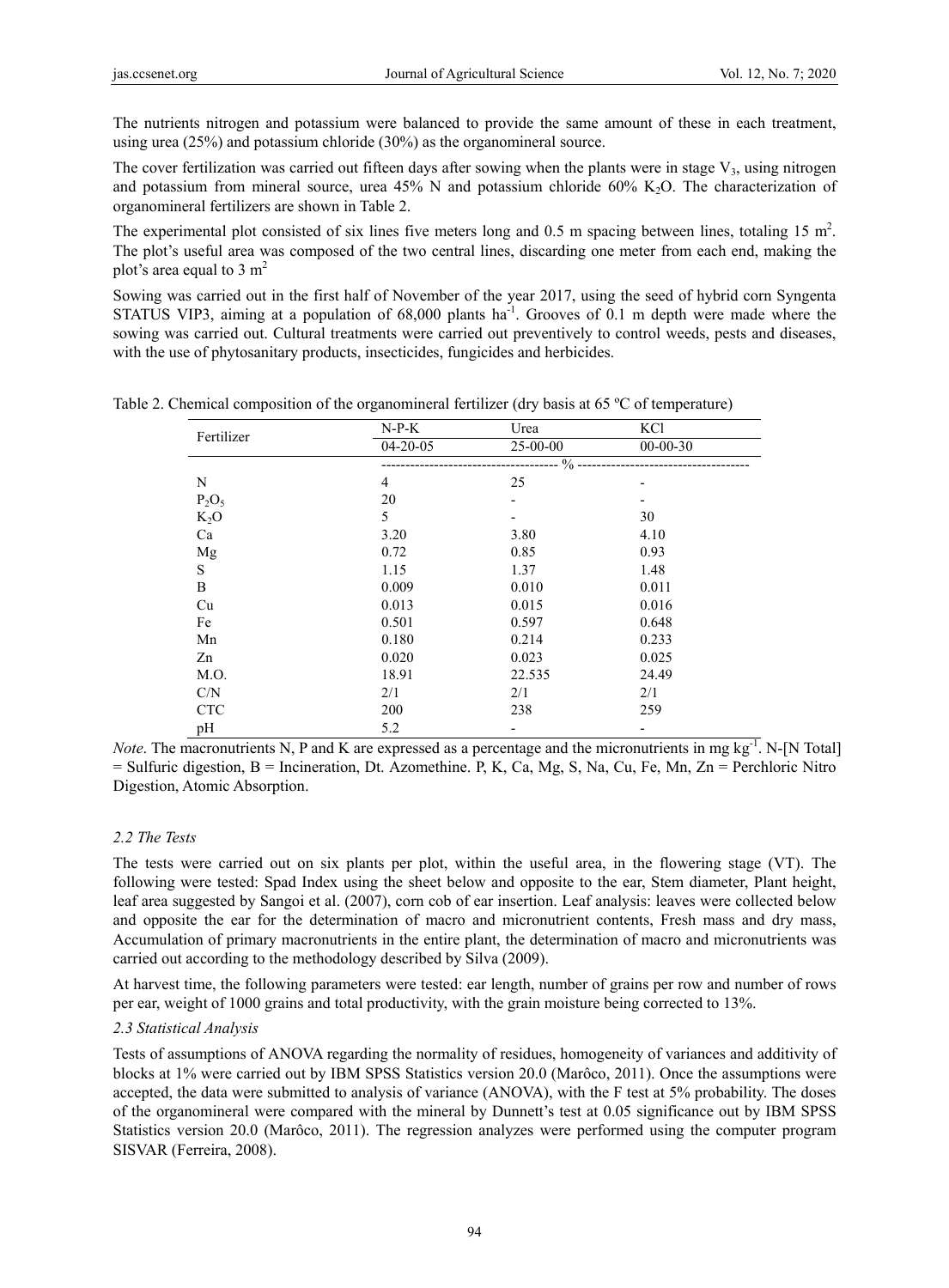## **3. Results and Discussion**

The levels of leaf macro and micronutrients were not influenced by the doses of organomineral phosphate fertilizer when compared to the application of super triple, both in clayey and sandy soils (Table 3). For the phosphorus content, in the sandy texture, there was a difference between organomineral and mineral. The doses of 40 and 60% were higher than the mineral with contents of 1.40 and 1.42 g kg<sup>-1</sup> respectively, while the additional treatment, with mineral fertilization, obtained 1.16 g kg<sup>-1</sup>. However, these levels are below those recommended as ideal for maize (Martinez et al., 1999).

|                       |       |         |       | Macro $(g kg^{-1})$ |       |       | Micro $(mg kg-1)$ |       |       |       |
|-----------------------|-------|---------|-------|---------------------|-------|-------|-------------------|-------|-------|-------|
| Organomineral $(\% )$ | N     | P       | K     | Ca                  | Mg    | S     | Cu                | Fe    | Mn    | Zn    |
| Clayey                |       |         |       |                     |       |       |                   |       |       |       |
| 40                    | 25.3  | 1.74    | 30.5  | 2.22                | 1.48  | 1.10  | 8.48              | 111.7 | 30.1  | 16.22 |
| 60                    | 24.8  | 1.60    | 29.2  | 2.08                | 1.36  | 0.88  | 9.06              | 103.0 | 31.9  | 15.49 |
| 80                    | 24.8  | 1.62    | 30.2  | 2.02                | 1.50  | 0.86  | 11.87             | 129.7 | 30.9  | 16.56 |
| 100                   | 25.2  | 1.62    | 30.1  | 1.84                | 1.42  | 0.80  | 10.59             | 139.1 | 27.3  | 17.71 |
| 120                   | 25.3  | 1.50    | 29.7  | 2.16                | 1.54  | 0.84  | 8.16              | 112.6 | 29.5  | 14.71 |
| Ad $100(*)$           | 25.6  | 1.36    | 30.0  | 2.20                | 1.54  | 0.88  | 9.50              | 89.2  | 24.6  | 15.06 |
| $C.V. \%$             | 5.4   | 16.2    | 5.2   | 10.6                | 6.6   | 24.8  | 28.2              | 36.4  | 45.1  | 12.6  |
| SW                    | 0.034 | 0.050   | 0.194 | 0.854               | 0.439 | 0.050 | 0.004             | 0.310 | 0.565 | 0.784 |
| LV                    | 0.466 | 0.466   | 0.046 | 0.349               | 0.192 | 0.007 | 0.136             | 0.060 | 0.902 | 0.282 |
| F'                    | 0.689 | 0.346   | 0.271 | 0.918               | 0.533 | 0.144 | 0.533             | 0.087 | 0.530 | 0.755 |
| Sandy                 |       |         |       |                     |       |       |                   |       |       |       |
| 40                    | 21.42 | $1.40*$ | 24.80 | 2.32                | 1.96  | 1.16  | 7.76              | 116.9 | 79.25 | 25.16 |
| 60                    | 21.84 | $1.42*$ | 24.50 | 2.66                | 2.16  | 1.06  | 8.06              | 122.2 | 64.37 | 25.79 |
| 80                    | 21.56 | 1.22    | 23.00 | 2.56                | 1.96  | 1.14  | 8.40              | 150.4 | 63.44 | 23.24 |
| 100                   | 21.56 | 1.14    | 23.30 | 2.96                | 2.40  | 1.12  | 7.55              | 122.9 | 82.56 | 22.30 |
| 120                   | 20.86 | 1.30    | 24.50 | 2.80                | 2.20  | 1.08  | 7.93              | 125.6 | 65.35 | 26.44 |
| Ad $100(*)$           | 20.72 | 1.16    | 23.40 | 2.52                | 2.18  | 1.18  | 8.50              | 92.6  | 71.47 | 25.16 |
| $C.V. \%$             | 4.66  | 10.54   | 5.69  | 15.09               | 11.92 | 11.91 | 19.08             | 31.58 | 18.30 | 18.22 |
| <b>SW</b>             | 0.114 | 0.768   | 0.873 | 0.046               | 0.208 | 0.544 | 0.965             | 0.700 | 0.725 | 0.440 |
| LV                    | 0.333 | 0.418   | 0.640 | 0.13                | 0.720 | 0.310 | 0.683             | 0.579 | 0.789 | 0.246 |
| F                     | 0.847 | 0.143   | 0.137 | 0.06                | 0.361 | 0.439 | 0.589             | 0.387 | 0.442 | 0.162 |

Table 3. Content of macronutrients and leaf micronutrients

*Note*. \*Averages in the colummn differ from the 100% mineral SFT control by the Dunnett test at the level of 5% probability. SW, F, F': assumptions of the Shapiro-Wilk, Levene e Block Additivity tests, values in bold indicate residues with normal distribution, homogeneous variances and additive effects.

Supposedly, this fact is related to the protection that organic matter provided to the nutrient in the organomineral fertilizer. Gazola et al. (2013) recommends the coating of phosphates to attenuate and limit adsorption, since the coating can reduce the contact of the phosphate fertilizer with iron and aluminum oxides present in the clay fraction of the soil. However, the corn hybrid was also efficient in absorbing phosphorus from organomineral fertilizer at doses of 40 and 60% compared to mineral, a peculiar characteristic that can be directly related to phosphorus absorption. However, Pereira (2018) studying the corn culture observed that there were no phosphorus is the nutrient least demanded in quantity by corn, compared to nitrogen and potassium (Castro et al., 2016). However, it is indispensable for production, where approximately 85% of the total absorbed is exported to grains (Resende et al., 2006).

However, Pereira (2018) studying a reduced maize crop that there were no differences between combinations of super triple and organic fertilizer composted in the foliar content of phosphorus, which presented 1.50 g kg<sup>-1</sup>. This content was below that considered adequate, which is 2.0 to 4.0 g  $kg^{-1}$  of phosphorus for corn (Raij et al., 1997), supposedly, the low concentrations of leaf content are due to the levels phosphorus in the soil, which were around 2 mg dm<sup>-3</sup>. Another factor to be considered was the rapid vegetative development of the cultivated hybrid, positively affecting phosphorus absorption in this short period of time (Pereira, 2018).

Tiritan et al. (2010) found phosphorus content in the aerial part of corn of 3.6 g kg<sup>-1</sup> of phosphorus in dry matter, with the presence of organic fertilizer, demonstrating that the use of organic matter associated with mineral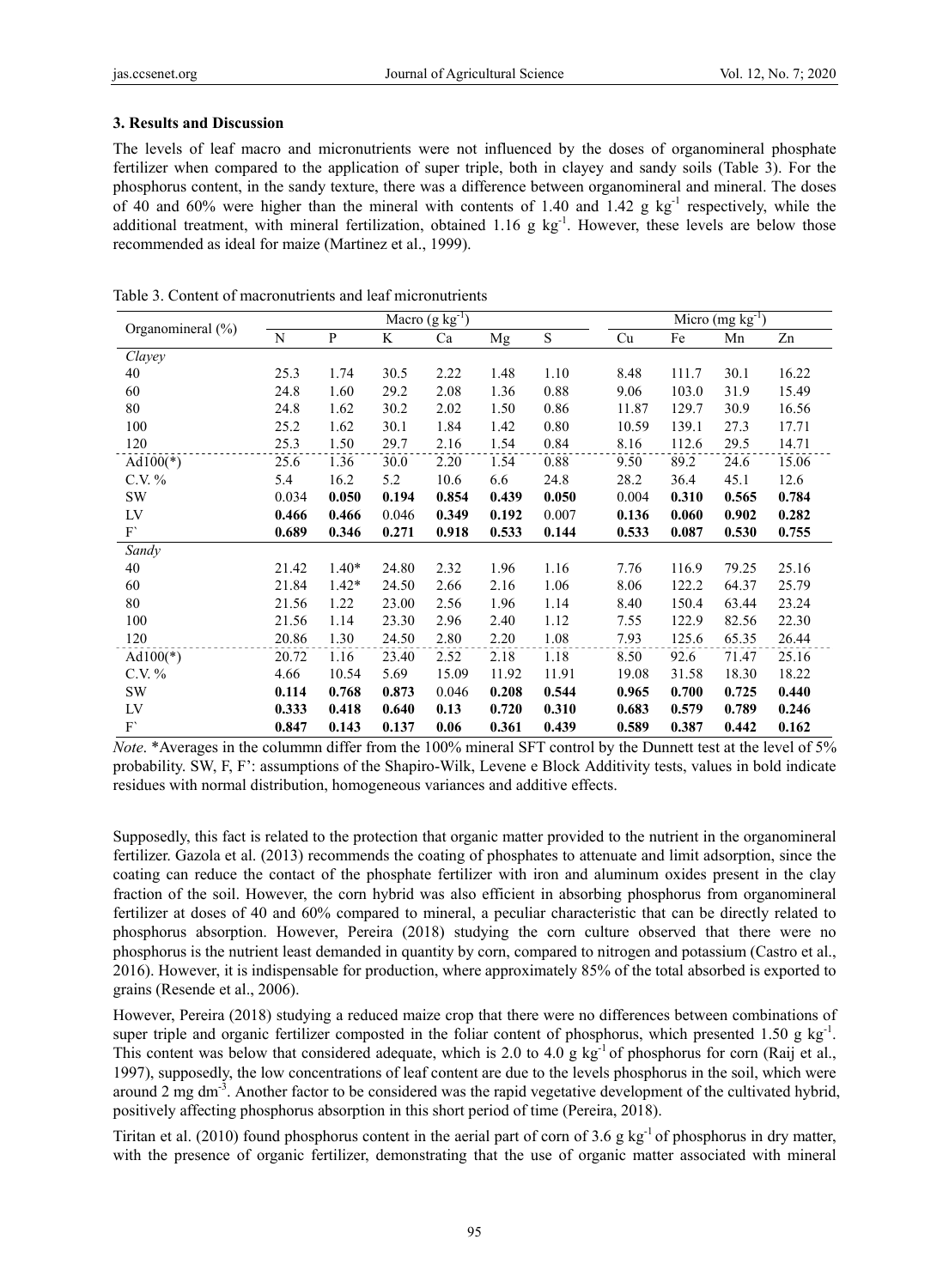fertilizer generated benefit with a higher concentration of this nutrient. These authors demonstrated that the adequate supply of organic matter allowed for an improvement in the efficiency of mineral fertilization.

The other macros and micronutrients are within the sufficiency range for the corn crop (Martinez et al., 1999; Büll, 1993), which indicates similar efficiency of fertilizers on macro and micronutrient levels. The reduction in the doses of organomineral phosphorus in the sowing fertilization did not interfere in the content of the other leaf macro and micronutrients. Grohskopf et al. (2019) found no differences in leaf phosphorus content in corn submitted to doses of phosphate mineral and organomineral fertilizers, with values ranging from 2.6 to 3.3 g kg<sup>-1</sup>, within the range of 2.0 to 4.0 g kg<sup>-1</sup>, which is considered suitable for culture, according to Silva et al. (2016). The foliar phosphorus content determined in all treatments, including the control without phosphate fertilization, is considered adequate. In this way, it is attributed to the good initial content of phosphorus available in the soil, which has allowed a high yield, even when no phosphate fertilizer was applied.

Phosphorus is the least required nutrient in terms of corn, compared to nitrogen and potassium (Castro et al., 2016). However, it is indispensable for production, where approximately 85% of the total absorbed is exported to grains (Resende et al., 2006).

The accumulation of nitrogen, phosphorus and potassium in the aerial part of the corn plants and in the grains did not differ with the increase in phosphorous organomineral doses, nor did they differ from the application of mineral phosphorus, both in clayey and sandy soil (Table 4). The grains obtained greater accumulation of phosphorus in the clayey texture in relation to the sandy. These results may indicate that phosphorus accumulation occurred due to the greater natural fertility of the clayey soil.

|                   |       | Plant        |                                     |           | Grains       |       |
|-------------------|-------|--------------|-------------------------------------|-----------|--------------|-------|
| Organomineral (%) | N     | $\mathbf{P}$ | K                                   | ${\bf N}$ | $\mathbf{P}$ | K     |
|                   |       |              | --------------- Kg ha <sup>-1</sup> |           |              |       |
| Clayey            |       |              |                                     |           |              |       |
| 40                | 161.7 | 4.2          | 256.7                               | 174.9     | 47.9         | 58.1  |
| 60                | 167.3 | 6.2          | 283.4                               | 190.4     | 48.9         | 59.3  |
| $80\,$            | 173.5 | 7.5          | 299.0                               | 193.6     | 52.7         | 69.5  |
| 100               | 170.5 | 5.8          | 286.8                               | 194.7     | 51.7         | 68.9  |
| 120               | 159.2 | 7.4          | 283.1                               | 203.2     | 49.6         | 65.1  |
| Ad $100$ (*)      | 172.6 | 5.8          | 278.6                               | 208.4     | 49.6         | 68.7  |
| C.V. %            | 9.85  | 35.97        | 10.43                               | 4.9       | 15.9         | 10.8  |
| SW                | 0.499 | 0.097        | 0.513                               | 0.262     | 0.653        | 0.786 |
| LV                | 0.521 | 0.277        | 0.376                               | 0.286     | 0.306        | 0.480 |
| F'                | 0.780 | 0.321        | 0.544                               | 0.631     | 0.313        | 0.734 |
| Sandy             |       |              |                                     |           |              |       |
| 40                | 101.8 | 7.9          | 162.8                               | 134.2     | 17.8         | 42.7  |
| 60                | 108.9 | 7.8          | 161.6                               | 137.9     | 16.5         | 38.4  |
| 80                | 96.0  | 6.2          | 137.6                               | 135.2     | 18.6         | 42.1  |
| 100               | 98.1  | 7.6          | 154.1                               | 134.4     | 16.5         | 38.1  |
| 120               | 100.3 | 7.5          | 158.7                               | 141.4     | 19.0         | 43.1  |
| Ad100 $(*)$       | 96.4  | 6.6          | 151.4                               | 126.5     | 15.7         | 37.6  |
| C.V. %            | 9.33  | 22.89        | 11.61                               | 14.6      | 27.2         | 19.0  |
| SW                | 0.740 | 0.725        | 0.821                               | 0.742     | 0.193        | 0.138 |
| LV                | 0.804 | 0.899        | 0.197                               | 0.559     | 0.873        | 0.323 |
| F'                | 0.317 | 0.931        | 0.878                               | 0.259     | 0.245        | 0.259 |

Table 4. Accumulation of nitrogen (N), phosphorus (P) and potassium (K), in the flowering phase and in corn kernels

*Note*. \*Averages in the colummn differ from the 100% mineral SFT control by the Dunnett test at the level of 5% probability. SW, F, F': assumptions of the Shapiro-Wilk, Levene e Block Additivity tests, values in bold indicate residues with normal distribution, homogeneous variances and additive effects.

Through the application of doses of mineral and organomineral phosphorus in corn, Ferreira (2014) observed a greater accumulation of phosphorus in the plant when mineral fertilizer was applied, while the organomineral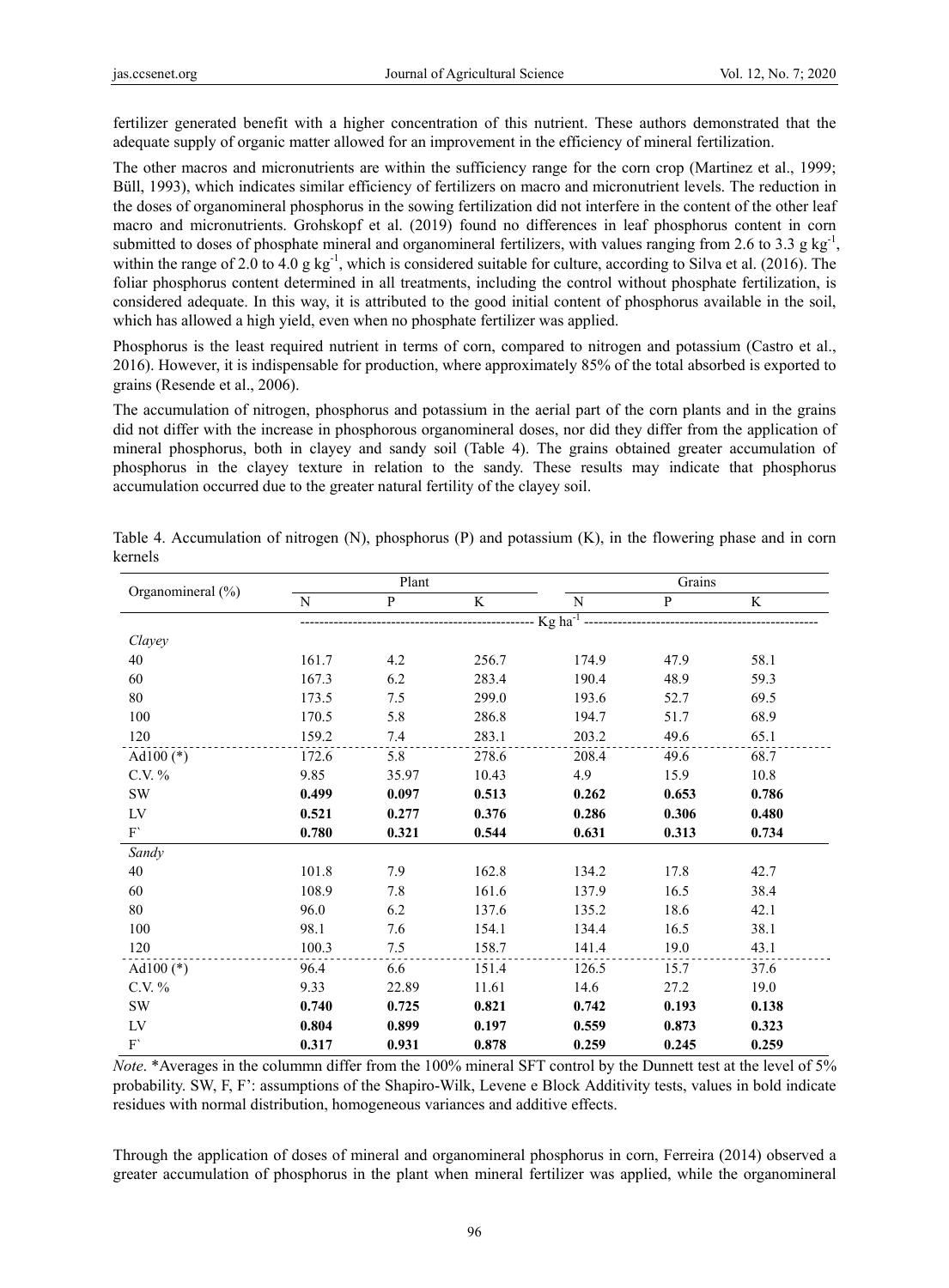was the one with the lowest accumulated content in the plant. Thus, he concluded that the greater accumulation of phosphorus is related to the greater availability of the nutrient in the soil, as the solubility of mineral fertilizers is high and the nutrient is readily available to plants, which led to a greater increase in the root system, thus inducing greater efficiency of the roots in absorbing phosphorus from the soil.

Although there are numerous advantages with the use of organomineral fertilizers over environmental liabilities, there are few publications that discuss the interaction of organic and inorganic fertilizers and their effects on the production of agricultural crops. The results of this study point to an efficiency of organomineral fertilizer similar to mineral in corn culture in sandy and clayey soil under the conditions that were carried out in this research.

The variables spad, plant height and stem diameter were not influenced by the doses of phosphate organomineral when applied to clayey or sandy soil. There was also no significant difference between the doses of organomineral with the additional super triple treatment (Table 5). Probably the phosphorus content in both soils, added to the seeding fertilization, may have been sufficient for the satisfactory development of the crop, making the corn plants to develop properly. It should be noted that the averages in the clayey soil probably occurred higher than the sand in response to greater natural fertility or that at the time of planting. Studying two sources of monoammonium phosphate (MAP) in corn, in the first and second harvest, Gazola et al. (2013) found no difference for the variables spad, stem diameter and plant height with averages of 58.96, 21.07 and 2.64 respectively in the first harvest.

| Organomineral (%)   | Spad  | $P.H.$ (m) | $S.D.$ (mm) |
|---------------------|-------|------------|-------------|
| Clayey              |       |            |             |
| 40                  | 57.2  | 2.63       | 22.9        |
| 60                  | 56.6  | 2.62       | 22.4        |
| 80                  | 57.8  | 2.64       | 23.6        |
| 100                 | 56.0  | 2.64       | 22.9        |
| 120                 | 57.0  | 2.65       | 22.3        |
| Ad $100\%$ (*)      | 55.9  | 2.58       | 23.6        |
| C.V. %              | 2.76  | 2.85       | 5.61        |
| <b>SW</b>           | 0.536 | 0.148      | 0.197       |
| LV                  | 0.683 | 0.345      | 0.085       |
| $\mathbf{F}^{\ast}$ | 0.426 | 0.284      | 0.215       |
| Sandy               |       |            |             |
| 40                  | 55.1  | 2.38       | 20.6        |
| 60                  | 54.3  | 2.41       | 21.1        |
| 80                  | 56.0  | 2.42       | 20.8        |
| 100                 | 55.4  | 2.30       | 20.3        |
| 120                 | 55.2  | 2.40       | 21.3        |
| Ad 100% (*)         | 55.3  | 2.28       | 21.0        |
| C.V. %              | 2.64  | 5.22       | 3.69        |
| SW                  | 0.011 | 0.574      | 0.898       |
| LV                  | 0.854 | 0.678      | 0.372       |
| $\mathbf{F}^{\ast}$ | 0.066 | 0.676      | 0.594       |

Table 5. Spad averages, plant height (P.H.) and stem diameter (S.D.)

*Note*. \*Averages in the column differ from the 100% mineral SFT control by the Dunnett test at the level of 5% probability. SW, F, F': assumptions of the Shapiro-Wilk, Levene and Block Additivity tests, values in bold indicate residues with normal distribution, homogeneous variances and additive effects.

They report that there was no gradual release of phosphorus by granules covered with three different polymers, the ineffectiveness of the polymers is associated with the accelerated degradation favored by climatic conditions, especially at high temperatures.The values found by these authors are similar to the averages found in this study for the doses of organomineral and additional mineral in the two classes of soil texture (Table 5). It is evident, however, the need for the soil to be adequately supplied with phosphorus to meet the needs of the plant throughout the cycle. In this case, theoretically, there may have been a luxury consumption of phosphorus by the corn plants, so the higher doses did not promote effects on these variables.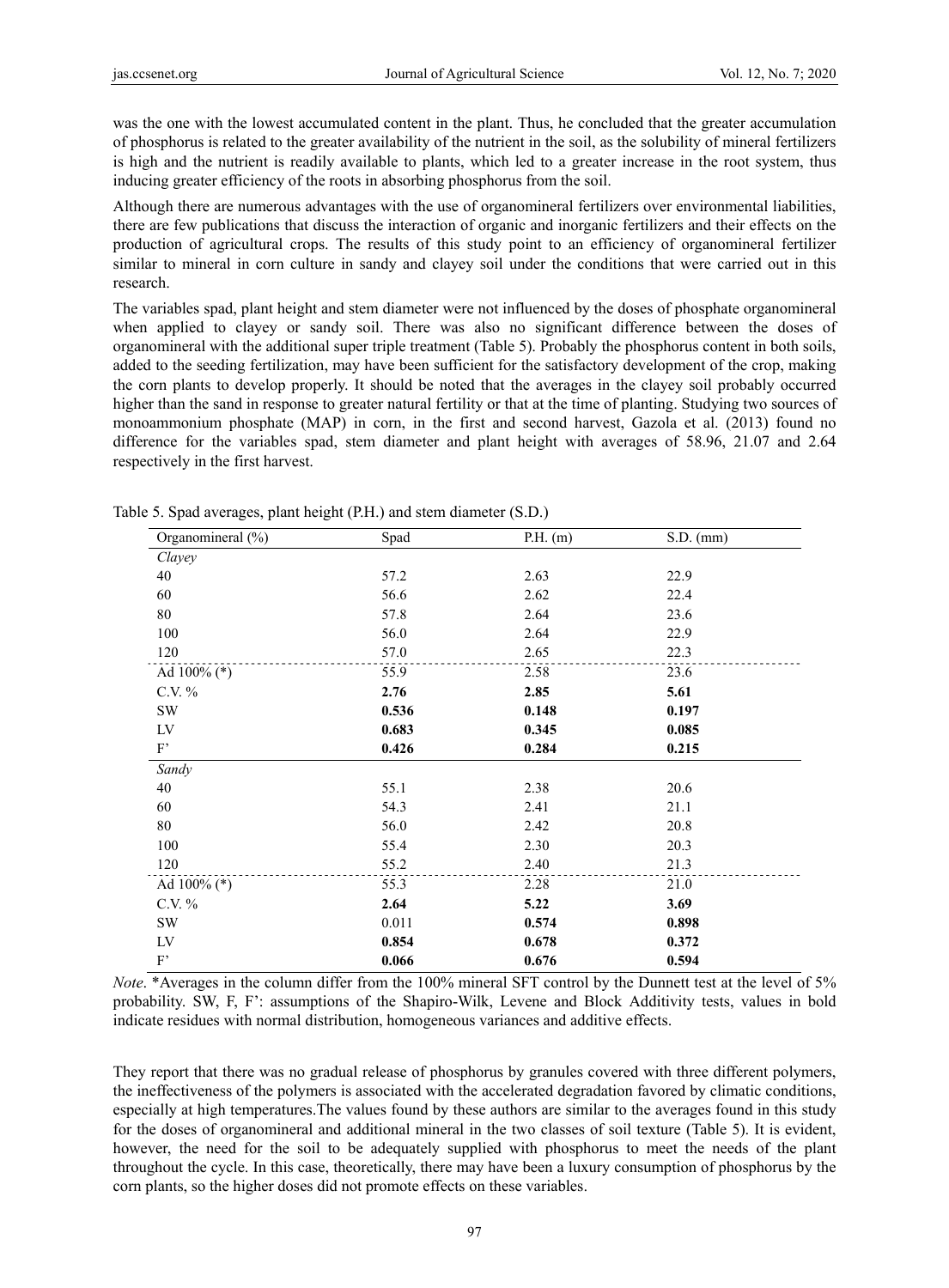These results seem to show that the doses of organomineral and super triple additional, added to the pre-existing content in the soil, met the need for corn, showing no differences between treatments for the spad, plant height and stem diameter variables.

The diameter and number of rows per ear in the clayey texture showed no difference between the doses of organomineral in relation to the mineral source (Table 6). Ear length and number of grains per row at a 40% dose was lower than the mineral control, obtaining an average of 15.5 cm and 30.3, respectively, in clayey soil. This result can be explained by considering the lower amount of phosphorus supplied by the organomineral, thus demonstrating that the reduction of phosphorus implies a limitation in the length of the ear and the number of grains per row.

| Organomineral (%)         | $E.D.$ (mm) | $E.L.$ (cm) | G.R.    | R.E.  |  |
|---------------------------|-------------|-------------|---------|-------|--|
| Clayey                    |             |             |         |       |  |
| 40                        | 51.3        | $15.5*$     | $30.3*$ | 16.6  |  |
| 60                        | 51.9        | 15.8        | 31.3    | 17.1  |  |
| $80\,$                    | 52.2        | 16.0        | 32.3    | 16.8  |  |
| 100                       | 52.4        | 15.9        | 31.6    | 16.7  |  |
| 120                       | 52.1        | 16.1        | 32.6    | 16.6  |  |
| Ad $100$ (*)              | 53.2        | 16.8        | 33.2    | 17.5  |  |
| C.V. $%$                  | 1.74        | 4.07        | 5.13    | 3.30  |  |
| <b>KW</b>                 | 0.301       | 0.208       | 0.604   | 0.890 |  |
| LV                        | 0.226       | 0.035       | 0.092   | 0.757 |  |
| $\mathbf{F}$              | 0.852       | 0.671       | 0.583   | 0.765 |  |
| Sandy                     |             |             |         |       |  |
| 40                        | 47.1        | 15.0        | 28.7    | 17.0  |  |
| 60                        | 47.5        | 15.3        | 29.6    | 17.1  |  |
| 80                        | 48.1        | 15.4        | 30.8    | 16.8  |  |
| 100                       | 47.3        | 15.0        | 29.5    | 16.8  |  |
| 120                       | 48.6        | 15.3        | 30.2    | 17.0  |  |
| Ad $100\%$ (*)            | 49.6        | 15.8        | 30.5    | 16.9  |  |
| C.V. %                    | 3.44        | 4.90        | 5.09    | 3.92  |  |
| <b>SW</b>                 | 0.238       | 0.447       | 0.253   | 0.268 |  |
| LV                        | 0.215       | 0.045       | 0.065   | 0.288 |  |
| $\mathrm{F}^{\mathrm{*}}$ | 0.090       | 0.478       | 0.859   | 0.899 |  |

| Table 6. Averages of ear diameter (E.D.), ear length (E.L.), grains per row (G.R.) and row per ear (R.E.) |  |  |  |  |
|-----------------------------------------------------------------------------------------------------------|--|--|--|--|
|                                                                                                           |  |  |  |  |

*Note*. \*Averages in the colummn differ from the 100% mineral SFT control by the Dunnett test at the level of 5% probability. SW, F, F': assumptions of the Shapiro-Wilk, Levene e Block Additivity tests, values in bold indicate residues with normal distribution, homogeneous variances and additive effects.

While the mineral source had an ear length of 16.81 cm and 33.2 grains per row in the clay soil. Mineral fertilizer was more efficient in relation to the 40% organomineral dose.Lana et al. (2014) studying two sources of organomineral and mineral phosphorus found no difference in the average length of the ear and in the number of grains per row, demonstrating that the organomineral exhibited efficiency compatible with the mineral.

These results may indicate that, probably, in systems where organic matter is introduced, it favors the availability of phosphorus for plants. This is also how Nardi et al. (2002), noting that organic matter stimulates greater root growth. This may explain the lack of differences between the lower doses of the phosphate organomineral compared to the mineral in this study. Tiritan et al. (2010) reported that the organomineral was expressed as a viable organic option to replace mineral fertilization.

There were no statistical differences for variations in leaf area, ear insertion height, fresh weight, dry weight, weight of a thousand grains and productivity (Table 7). For these variables, the doses of phosphate organomineral fertilizer were as efficient as the dose of the mineral in providing phosphorus. The phosphorus content in the soil added to the applied doses seems to have supplied the demand of the plants without interfering in the responses of these variables.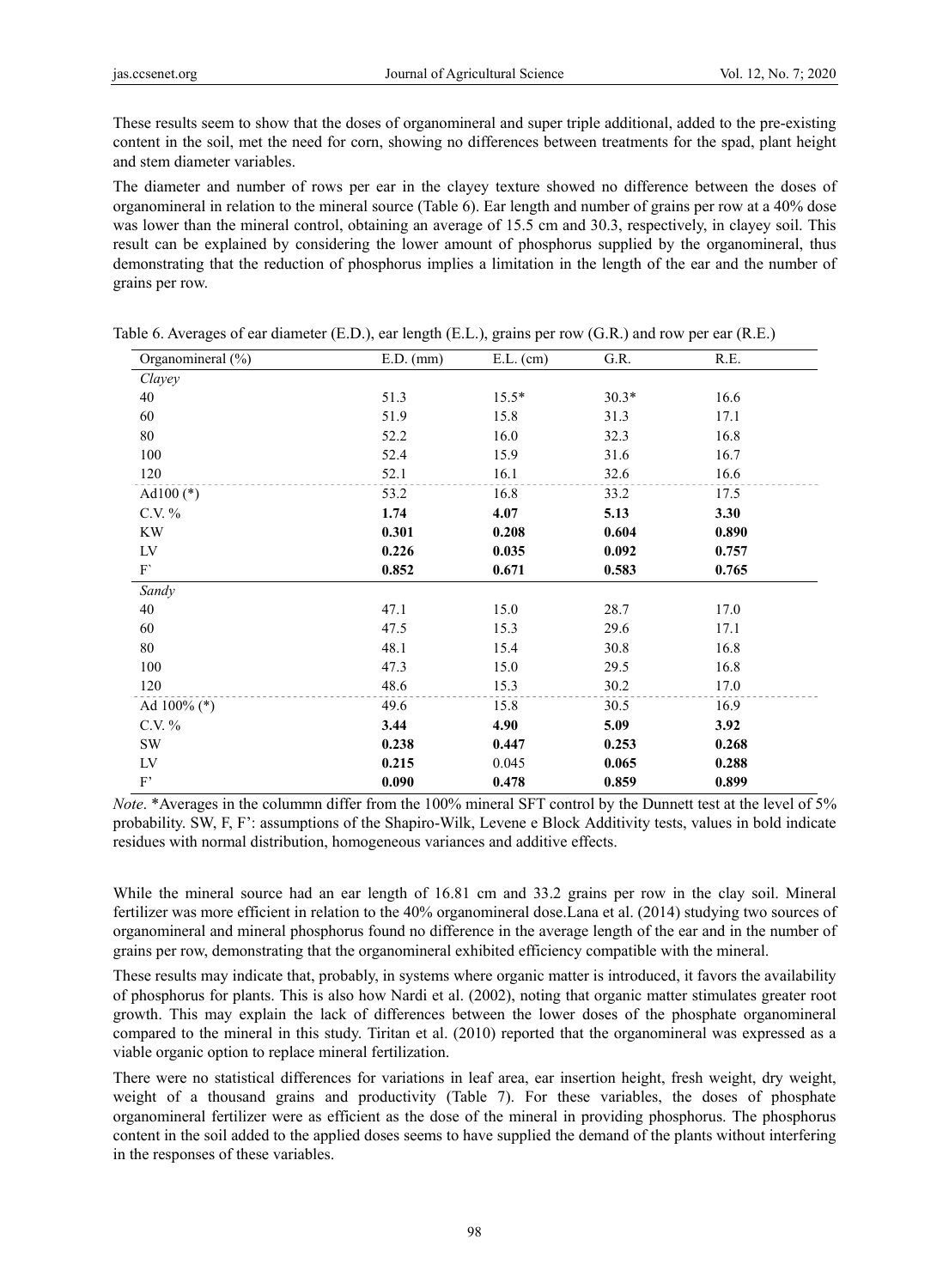| Organomineral (%) | F.A. (cm <sup>2</sup> ) | $E.I.$ (m) | F.W. $(kg h^{-1})$ | D.W. $(kg h^{-1})$ | WTG (g) | Prod. $(Kg ha1)$ |
|-------------------|-------------------------|------------|--------------------|--------------------|---------|------------------|
| Clayey            |                         |            |                    |                    |         |                  |
| 40                | 8445.2                  | 1.43       | 61900.4            | 7660.0             | 334.6   | 12364.8*         |
| 60                | 8441.6                  | 1.43       | 64906.0            | 8261.3             | 337.5   | 12949.4          |
| 80                | 8051.3                  | 1.44       | 63019.0            | 8434.5             | 342.5   | 13061.8          |
| 100               | 8085.7                  | $1.48*$    | 65467.0            | 8608.6             | 349.6   | 13266.4          |
| 120               | 8205.7                  | $1.47*$    | 62713.0            | 8089.5             | 345.4   | 13559.7          |
| Ad $100$ (*)      | 8258.0                  | 1.37       | 62322.0            | 8111.2             | 343.6   | 14058.1          |
| C.V. $%$          | 4.0                     | 3.4        | 7.4                | 9.4                | 3.9     | 5.36             |
| SW                | 0.404                   | 0.197      | 0.674              | 0.264              | 0.502   | 0.137            |
| LV                | 0.298                   | 0.504      | 0.002              | 0.025              | 0.703   | 0.605            |
| ${\rm F}$         | 0.390                   | 0.294      | 0.835              | 0.519              | 0.868   | 0.900            |
| Sandy             |                         |            |                    |                    |         |                  |
| 40                | 7296.5                  | 1.32       | 45696.0            | 5786.0             | 280.1   | 10197.1          |
| 60                | 7024.8                  | 1.31       | 46756.8            | 5882.4             | 276.7   | 9993.5           |
| 80                | 6845.2                  | 1.28       | 45791.2            | 5337.3             | 276.8   | 9928.0           |
| 100               | 7294.3                  | 1.34       | 46648.0            | 5717.6             | 285.9   | 9979.4           |
| 120               | 7502.7                  | 1.30       | 49966.4            | 6294.4             | 288.7   | 10491.8          |
| Ad $100$ (*)      | 7045.7                  | 1.28       | 44458.4            | 5540.8             | 274.6   | 10032.5          |
| C.V. $%$          | 6.81                    | 3.82       | 6.86               | 7.56               | 6.09    | 11.58            |
| <b>SW</b>         | 0.211                   | 0.951      | 0.625              | 0.360              | 0.569   | 0.162            |
| LV                | 0.685                   | 0.219      | 0.658              | 0.961              | 0.685   | 0.441            |
| F'                | 0.503                   | 0.444      | 0.918              | 0.151              | 0.285   | 0.744            |

Table 7. Leaf area (F.A), Height of ear insertion (E.I.), fresh weight (F.W.), dry weight (D.W.), weight of a thousand grains (W.T.G.) and productivity (Prod)

*Note*. \*Averages in the column differ from the 100% mineral SFT control by the Dunnett test at the level of 5% probability. SW, F, F': assumptions of the Shapiro-Wilk, Levene and Block Additivity tests, values in bold indicate residues with normal distribution, homogeneous variances and additive effects.

In the clayey texture, it was observed that the insertion of the ear, in the doses of 100 and 120% of organomineral, obtained 1.48 and 1.47 m, respectively, while the 100% mineral dose reached 1.37 m. However, Possamai et al. (2001), report advantages over the greater height of the ear insertion, because less losses and improvement in the purity of the grains occur in the mechanized harvest. Castoldi et al. (2011) studying three fertilizers in the corn crop found values of 1,002, 0.98 and 1.008 m for mineral, organic and organomineral fertilizer respectively. These heights were lower than those found in this study, both for organomineral and mineral.

Thus, the doses of pelleted organomineral fertilizer and the super triple additional had the same capacity to supply phosphorus to the corn plants. In the period of conducting the study, the rainfall conditions provided a good development of the culture. Phosphorus in the soil is a nutrient displaced mainly by diffusion. Diffusion is the most expressive mechanism of phosphorus transport in the soil and depends on several factors. One is the amount of water present in the soil (Costa et al., 2006).

In this way, the doses of pelleted organomineral fertilizer and the super triple additional have been shown to have the same ability to supply phosphorus to corn plants. In the period during which the study was being conducted, the pluviometric conditions favored the good development of the culture, facilitating the diffusion of phosphorus, as explained above.

The productivity with the 40% organomineral dose was lower than the mineral control, in the clayey texture (Table 7). Mineral phosphorus with the 100% recommendation was more efficient in productivity. It is worth mentioning that the dose of 40% of the organomineral is 60% lower than the recommended dose of  $P_2O_5$  for corn. This shows that 40% of the organomineral does not produce the same amount of grains as the mineral source. On the other hand, Lana et al. (2014) studying two sources of phosphorus, organomineral and mineral, found average yields of 11,610 and 11,850 kg ha<sup>-1</sup> respectively. The lack of response can be explained due to the content of 13.65 mg dm<sup>-3</sup> of phosphorus available in the soil, which is above the sufficiency level for corn, which is 6 mg dm<sup>-3</sup> of phosphorus (Malavolta et al., 1997). In this study, the dose of 40% of the organomineral phosphate in the clayey soil produced 12,364 kg ha<sup>-1</sup>. The content of 29.1 mg dm<sup>-3</sup> of phosphorus in the clayey texture is considered high (Alves et al., 1999), this content added to a dose of 40 kg ha<sup>-1</sup> of phosphorus from the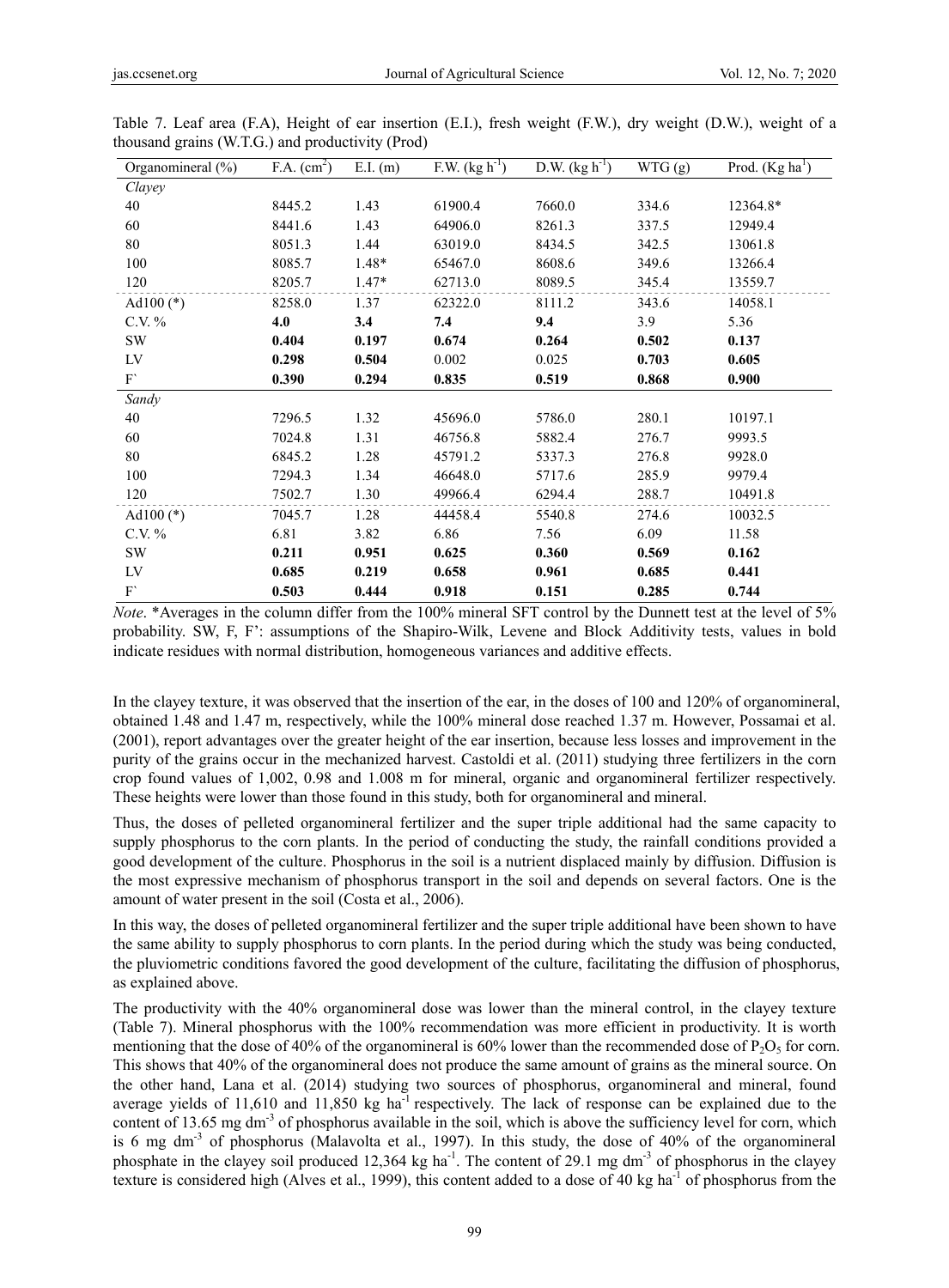pelleted organomineral fertilizer theoretically supplied the plant's demands satisfactorily. Note that this productivity is above the national average, which is  $5,322 \text{ kg } \text{ha}^{-1}$  (CONAB, 2019). Apparently, the pelletized organomineral phosphate fertilizer has the potential to supply the requirements of the corn crop as it can also increase productivity when compared to the national average. Phosphate organomineral fertilizers generally show to be more efficient than mineral phosphate fertilizer, since the presence of organic compounds can minimize the binding of phosphorus to soil colloids, making it more available (Gatiboni et al., 2008; Santos et al., 2008). Therefore, the use of phosphate organomineral has a promising possibility in the fertilization of corn.

According to Tiritan et al. (2010) when mineral phosphorus is used together with an organic source, there is a decrease in phosphorus adhesion by mineral compounds in the soil, thus increasing availability for plants, as organic carriers they improve the solubility of phosphorus compounds in the soil after the application of the fertilizer, thus gradually releasing the phosphorus, which may not occur with the application without the association with organic matter. Probably, the pelleted and super triple organomineral fertilizers added to the contents of phosphorus in the clayey and sandy texture supplied the demand of the corn plants, thus reaching high productivity. Phosphorus deficiency in the soil causes a reduction in the appearance, development and longevity of the leaves, minimizing the leaf area index and the interception of solar radiation.

Thus, grain yield is limited (Fletcher et al., 2008). The sandy texture soil has a low buffering power of nutrients due to low fertility. In this sense, when applying fertilizers, there will quickly be intense availability and absorption of nutrients by plants. However, with a very low phosphorus content in the soil, plants will be affected in their development, thus limiting growth (Ghiberto et al., 2015). In tropical regions, adequate organic matter in the soil is essential for preserving the balance of nutrients. Organomineral fertilizer has the fraction from organic matter in its composition, thus favoring the maintenance of nutrients in the soil. The clayey soil has a higher buffering power of nutrients. Thus, Goldemberg et al. (2008), point out that greater soil fertility is efficient to adequately ensure the development of plants without the need to add fertilizers. Thus, to maintain buffering power, it is suggested to replace the soil's nutritional content with organic and organomineral fertilizers (Kirkels et al., 2014).

The solubility attributes between the sources of phosphorus have great relevance in terms of their efficiency. Phosphate fertilizers with greater solubility make the nutrient more readily available and thus favor the absorption and utilization of the nutrient, especially for short-cycle plants. However, the accelerated release of phosphorus can favor the process of adsorption and precipitation of soluble forms by soil components, forming phosphate compounds of low solubility and leaving the nutrient unavailable. This can occur on soils with a higher clay content. In this way, fertilizers that have low reactivity, by making phosphorus available more slowly, decrease the fixation processes and can favor the best efficiency of the use of the nutrient by the plants (Novais & Smyth, 1999).

Within this context, the organomineral fertilizer behaved similarly to low reactivity fertilizers, thus making phosphorus available gradually, making it impossible for phosphorus to be limited to corn plants. According to Silva and Lana (2018), the main advantages of organominerals are the lower rate of leaching, gradual release of nutrients and less fixation of phosphorus.

The use of phosphate organomineral, even in the lowest doses, was sufficient to achieve satisfactory productivity. This result indicates that the use of phosphated organomineral provided greater availability of phosphorus for plants, especially in those doses lower than the mineral source exclusively. However, it can be inferred that the plasticity of the corn hybrid used, together with the genotypic efficiency with phosphorus, also cooperated for a uniformity and leveling of the responses to the different doses of phosphorus. According to Faria (2014), genetic improvement techniques are making available increasingly productive hybrids. Apparently, further studies on the efficiency of the use of phosphorus in maize breeding programs should be carried out, since this nutrient is directly linked to the productivity of crops such as corn. In general, it was found that the fertilization with the organomineral fertilizer was efficient in this study, in the two soil textures and independent of the initial fertility level of the experimental area.

In soils with high phosphorus adsorption, organomineral fertilizers can generate superior benefits when compared to minerals. Supposedly this behavior is related to the efficiency of the use of phosphorus by plants due to the presence of organic compounds that can minimize the fixation of phosphorus during the mineral phase of the soil and increase the availability of the nutrient for the plants, especially in their initial growth stages (Fernandes et al., 2015). Improving the efficiency in the use of phosphorus in agriculture is a factor to be researched, in order to better understand the use of higher doses of this nutrient as well as to have an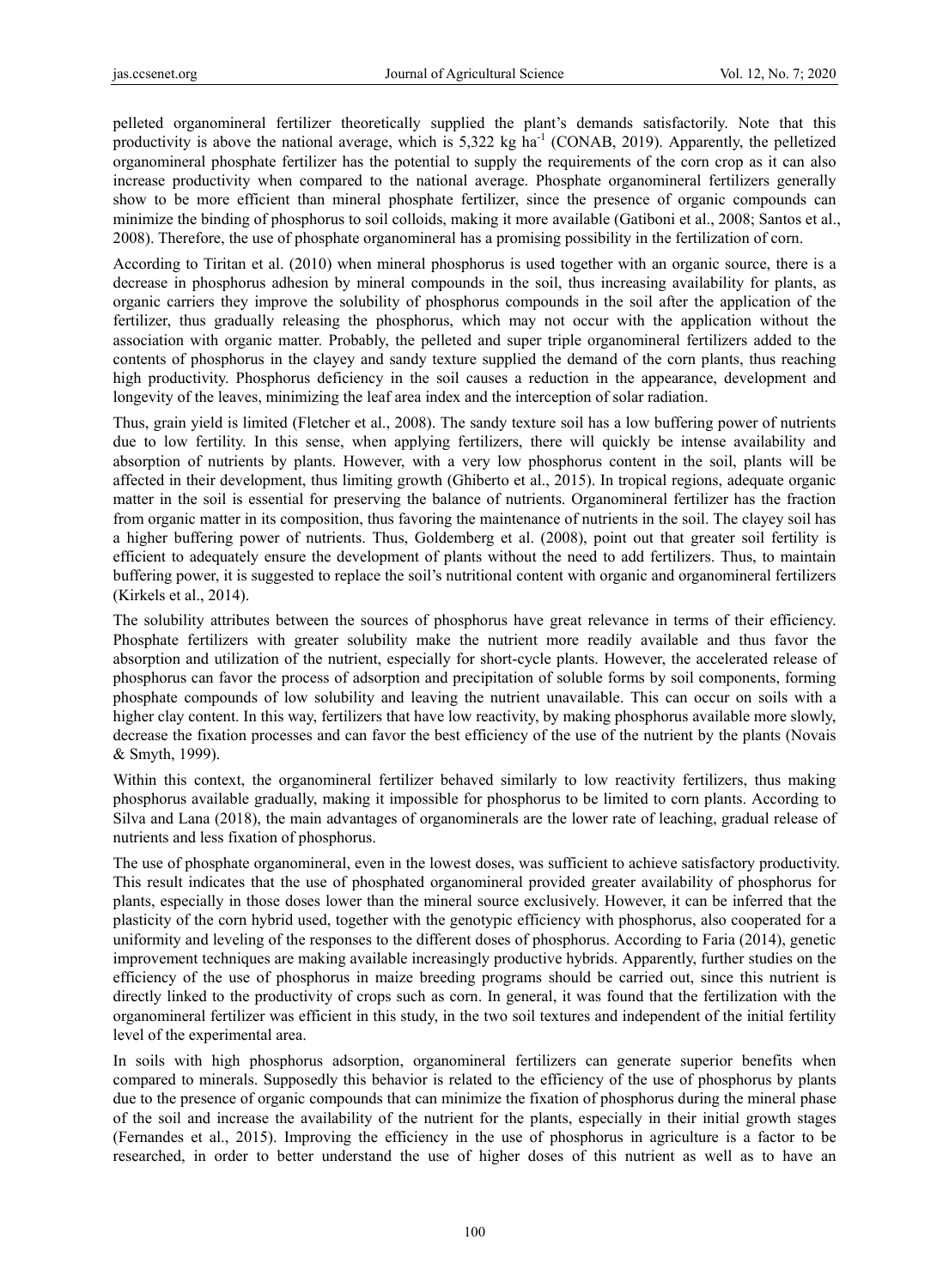understanding of the best practices for soil, crop and fertilizer management, thus verifying the dynamics phosphorus availability over time (Rowe et al., 2015).

Currently, fertilizers are being targeted by the development of new technologies that, mainly, make it possible to reduce nutrient losses. Among these are organomineral fertilizers that have specific characteristics, which allows nitrogen, phosphorus, potassium and micronutrients to be combined in the same pellet together with bio-stabilized organic matter, ensuring the applicability of the mineral and organic fractin together, in a homogeneous, effective and gradual manner. This makes it permissible to infer about the accumulation, extraction, macro and micronutrient contents in plant tissue and soil, in the phytotechnical variables and productivity. Thus making possible the best understanding of this fertilizer innovation in the corn crop.

#### **4. Conclusions**

With the exceptions of the foliar content of phosphorus, the productivity in the sandy texture and the number of grains per row in the clay texture, there was no difference between the doses of phosphate organomineral, as well, these did not differ from the treatment with supply of mineral fertilizer.

The average grain yield in the two textural classes of soil was not influenced by the doses of pelleted organomineral. In the clayey texture, the dose of 40% of the organomineral was lower than the control with mineral fertilizer.

The use of phosphate organomineral is as efficient as the mineral for supplying phosphorus.

#### **Acknowledgements**

To the Coordination for the Improvement of Higher Education Personnel-CAPES for the scholarship of the first author, Syngenta website in Uberlândia-MG, Juliagro, VigorFert and Institute of Agricultural Sciences-Federal University of Uberlândia.

#### **References**

- Alves, V. M. C., Casconcellos, C. A., Freire, C. A., Pitta, G. V., França, G. E., ... Loureiro, J. E. (1999). Milho. In A. C. Ribeiro, P. T. G. Guimarães, & V., V. H. Alvarez (Eds.), *Recomendação para o uso de corretivos e fertilizantes em Minas Gerais—5<sup>a</sup> Aproximação* (pp. 381-383). Viçosa: Comissão de Fertilidade do Solo do Estado de Minas Gerais.
- Benites, V. M., Correa, J. C., Menezes, J. F. S., & Polidoro, J. C. (2010). *Produção de fertilizante organomineral granulado a partir de dejetos de suínos e aves no Brasil* (p. 29). Paper presented at the Reunião Brasileira de Fertilidade do Solo e Nutrição De Plantas, Guarapari. Fontes de nutrientes e produção agrícola: modelando o futuro. *Anais...* Viçosa: SBCS.
- Büll, L. T. (1993). Nutrição mineral do milho. In: Büll, L.T. & Cantarella, H. (Ed*.) Cultura do milho, fatores que afetam a produtividade* (pp. 63-145). Piracicaba: Associação Brasileira para Pesquisa da Potassa e do Fosfato.
- Castoldi, G., Costa, M. S. S. M., Costa, L. A. M., Pivetta, L. A., & Steiner, F. (2011). Sistemas de cultivo e uso de diferentes adubos na produção de silagem e grãos de milho. *Acta Scientiarum Agronomy, 33*(1), 139-146. https://doi.org/10.4025/actasciagron.v33i1.766
- Castro, L. R., Reis, T. C., Fernandes Júnior, O., Almeida, R. B. S., & Alves, D. S. (2016). Doses e formas de aplicação de fósforo na cultura do milho. *Revista Agraria, 9*(31), 4-54.
- CONAB (Companhia Nacional de Abastecimento). (2019). *Acompanhamento de safra brasileiro—grãos: Décimo segundo levantamento, setembro 2019—safra 2018/2019*. Brasília: Companhia Nacional de Abastecimento. Retrieved March, 4, 2020, from https://www.conab.gov.br/info-agro/safras/graos/boletimda-safra-de-graos
- Correa, J. C., Grohskopf, M. A., Nicoloso, R. S., Lourenço, K. S., & Martini, R. (2016). Organic, organomineral, and mineral fertilizers with urease and nitrification inhibitors for wheat and corn under no-tillage. *Pesquisa Agropecuária Brasileira, 51*, 916-924. https://doi.org/10.1590/S0100-204X201600090000x
- Costa, J. P. V., Barros, N. F., Albuquerque, A. W., Filho, G.M., & Santos, J. R. (2006). Fluxo difusivo de fósforo em função de doses e da umidade do solo. *Revista Brasileira de Engenharia Agrícola e Ambiental, 10*, 828-835. https://doi.org/10.1590/S1415-43662006000400007
- Dania, S. O., Fagbola, O., & Isitekhale, H. H. E. (2012). Effects of sawdust and organomineral fertilizer and their residual effect on the yield of maize on degraded soil. *Pak. J. Agri. Sci., 49*, 61-66.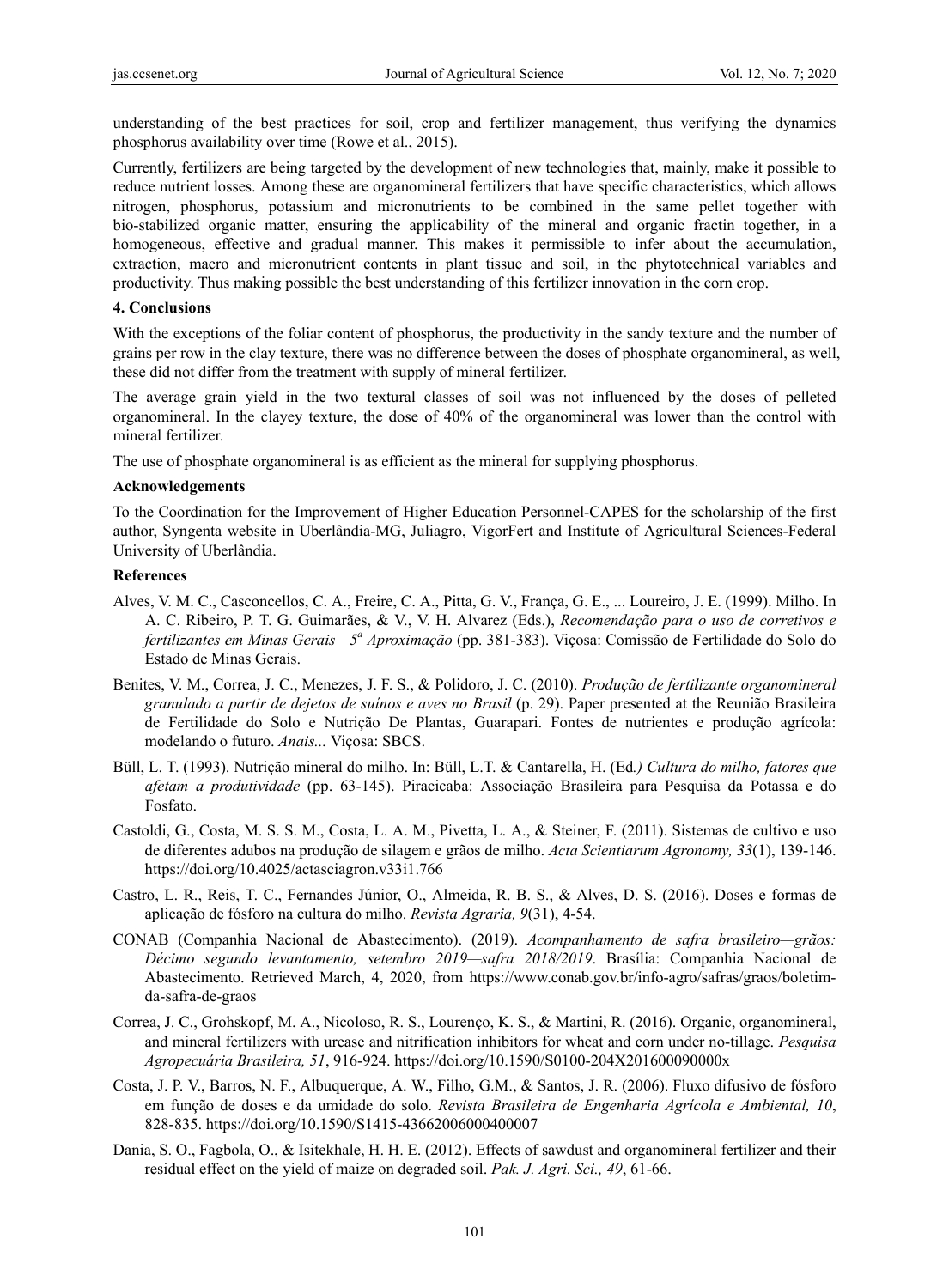- Embrapa (Empresa Brasileira de Pesquisa Agropecuária). (2018). *Sistema Brasileiro de Classificação de Solos*  (5th ed., p. 356). Brasília, DF: Embrapa.
- Faria, M. V. (2014). *Proteção e nutrição foliar na produção de massa seca, acúmulo, extração, exportação de macro e micronutrientes em híbridos de milho* (Unpublished Doctoral Dissertation, Universidade Federal de Uberlândia, Uberlândia, Brazil).
- Fernandes, D. M., Grohskopf, M. A., Gomes, E. R., Ferreira, N. R., & Büll, L. T. (2015). Fósforo na solução do solo em resposta à aplicação de fertilizantes fluidos minerais e organomineral. *Irriga, 1*, 14-27. https://doi.org/10.15809/irriga.2015v1n1p14
- Ferreira, D. F. (2008). SISVAR: Um programa para análises e ensino de estatística. *Revista Symposium, 6*, 36-41.
- Ferreira, N. R. (2014). *Eficiência agronômica de fertilizantes organominerais sólidos e fluidos em relação à disponibilidade de fósforo* (Unpublished Master's Degree Dissertation, Universidade Estadual Paulista, Botucatu, Brazil).
- Fletcher, A. L., Moot, D. J., & Stone, P. J. (2008). Solar radiation interception and canopy expansion of sweet corn in response to phosphorus. *European Journal Agronomy, 29*, 80-87. https://doi.org/10.1016/ j.eja.2008.04.003
- Gatiboni, L. C., Brunetto, G., Kaminski, J., Rheinheimer, D. S., Ceretta, C. A., & Basso, C. J. (2008). Formas de fósforo no solo após sucessivas adições de dejeto líquido de suínos em pastagem natural. *Revista Brasileira de Ciência do Solo, 32*, 1753-1761. https://doi.org/10.1590/S0100-06832008000400040
- Gazola, R. N., Buzett, S., Dinalli, R. P., Teixeira Filho, M. C. M., & Celestrino, T. S. (2013). Residual effect of monoammonium phosphate coated with different polymers on maize. *Revista Ceres, 60*(6), 876-884. https://doi.org/10.1590/S0034-737X2013000600016
- Gazola, R. N., Buzetti, S., Dinalli, R. P., Teixeira Filho, M. C. M., & Celestrino, T. S. (2013). Efeito residual da aplicação de fosfato monoamônio revestido por diferentes polímeros na cultura de milho. *Revista Ceres, 60*(6), 876-884. https://doi.org/10.1590/S0034-737X2013000600016
- Ghiberto, P. J., Libardi, P. L., & Trivelin, P. C. O. (2015). Nutrient leaching in an Ultisol cultivated with sugarcane. *Agricultural Water Management, 148*, 141-149. https://doi.org/10.1016/j.agwat.2014.09.027
- Goldemberg, J., Coelho, S. T., & Guardabassi, P. (2008). The sustainability of ethanol production from sugarcane. *Energy Policy, 36*, 2086-2097. https://doi.org/10.1016/j.enpol.2008.02.028
- Grohskopf, M. A., Cassol, P. C., Corrêa, J. C., Guidoni, A. L., & Costa, A. C. (2011). *Absorção de macronutrientes em razão de fertilizantes fosfatados fluidos na forma mineral e organo-mineral* (p. 33). Paper presented at the Congresso Brasileiro de Ciência Do Solo, Uberlândia: SBCS.
- Grohskopf, M. A., Corrêa, J. C., Fernandes, D. M., Benites, V. M., Teixeira, P. C., & Cruz, C. V. (2019). Adubação fosfatada com fertilizante organomineral em cultivo de milho em Nitossolo Vermelho com elevado teor de fósforo. *Pesquisa Agropecuária Brasileira, 54*, 434. https://doi.org/10.1590/s1678-3921. pab2019.v54.00434
- Kiehl, E. J. (2008). *Fertilizantes organominerais* (4th ed., p. 160). Piracicaba: Degaspari.
- Kirkels, F. M. S. A., Cammeraat, L. H., & Kuhn, N. J. (2014). The fate of soil organic carbon upon erosion, transport and deposition in agricultural landscapes—A review of different concepts. *Geomorphology, 226*, 94-105. https://doi.org/10.1016/j.scitotenv.2016.04.198
- Kulikowska, D., & Gusiatin, Z. M. (2015). Sewage sludge composting in a two-stage system: Carbon and nitrogen transformations and potential ecological risk assessment. *Waste Management, 38*, 312-320. https://doi.org/10.1016/j.wasman.2014.12.019
- Lana, M. C., Rampim, L., & Vargas, G. (2014). Adubação fosfatada no milho com fertilizante organomineral em latossolo vermelho eutroférrico. *Gl. Sci. Technol., 7*, 26-36. https://doi.org/10.14688/1984-3801/gst.v7n1
- Liang, Q., Chen, H., Gong, Y., Yang, H., Fan, M., & Kuzyakov, Y. (2014). Effects of 15 years of manure and mineral fertilizers on enzyme activities in particle-size fractions in a North China Plain Soil. *European Journal of Soil Biology, 60*, 112-119. https://doi.org/10.1016/j.ejsobi.2013.11.009
- Malavolta, E., Vitti, G. C., & Oliveira, S. A. (1997). *Avaliação do estado nutricional das plantas: Princípios e aplicações* (2nd ed., p. 319). Piracicaba: Potafos.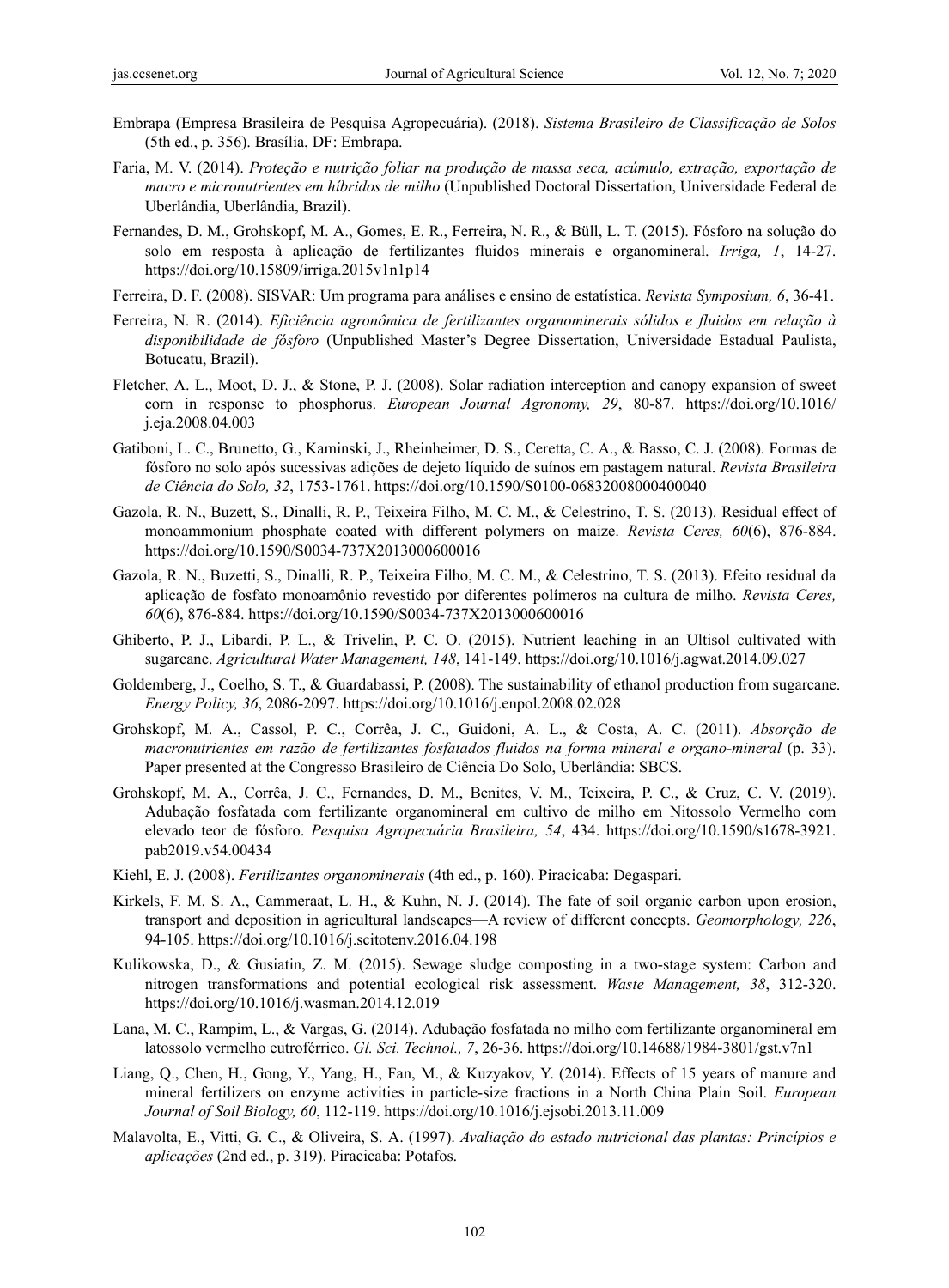- Marôco, J. (2011). *Análise estatística com o SPSS statistics* (5th ed., p. 992). Report Number, análise e gestão da informação.
- Martinez, H. E. P., Carvalho, J. G., & Souza, R. B. (1999). Diagnose foliar. Comissão de Fertilidade do Solo do Estado de Minas Gerais. *Recomendações para o uso de corretivos e fertilizantes em Minas Gerais: 5ª aproximação* (pp. 143-168). Viçosa, Brazil.
- Martins, D. C. (2018). *Adubação fosfatada organomineral no cultivo de grãos em solos de fertilidade construída* (Unpublished Doctoral Dissertation, Universidade Federal de Viçosa. Viçosa, Brazil).
- Morais, F. A., & Gatiboni, L. C. (2015). Phosphorus availability and microbial immobilization in a Nitisol with the application of mineral and organo-mineral fertilizers. *Anais da Academia Brasileira de Ciências, 87*, 2289-2299. https://doi.org/10.1590/0001-3765201520140008
- Nardi, S., Pizzeghello, D., Muscolo, A., & Vianello, A. (2002). Physiological effects of humic substances on higher plants. *Soil Biol. Biochem., 34*(11), 1527-1536. https://doi.org/10.1016/S0038-0717(02)00174-8
- Novais, R. F., & Smyth, T. J. (1999). *Fósforo em solo e planta em condições tropicais* (p. 399). Viçosa: Universidade Federal de Viçosa.
- Pereira, J. C. R. (2018). *Combinações de fósforo mineral e composto orgânico granulado no sistema milho/soja/milho* (Unpublished Doctoral Dissertation, Faculdade de Engenharia Ilha Solteira, Universidade Estadual Paulista, Ilha Solteira, Brazil).
- Possamai, J. M., Souza, C. M., & Galvão, J. C. C. (2001). Sistemas de preparo do solo para o cultivo do milho safrinha. *Bragantia, 60*(2), 79-82. https://doi.org/10.1590/S0006-87052001000200003
- Raij, B. V., Cantarella, H., Quaggio, J. A., & Furlani, A. M. C. (1997). *Recomendações de Adubação e Calagem para o Estado de São Paulo* (2nd ed., p. 285). Campinas: Instituto Agronômico & Fundação IAC.
- Resende, A. V., Furtini Neto, A. E., Alves, V. M. C., Muniz, J. A., Curi, N., Faquin, V., ... Carneiro, L. F. (2006). Fontes e modos de Aplicação de fósforo para o milho em solo cultivado da Região do cerrado. *Revista Brasileira de Ciência do Solo, 30*, 453-466. https://doi.org/10.1590/S0100-06832006000300007
- Rowe, H., Withers, P. J. A., Baas, P., Chan, N. L., Doody, D., Holiman, J., … Weintraub, M. N. (2015). Integrating legacy soil phosphorus into sustainable nutrient management practices on farms. *Nutr. Cycl.. Agroecosyst., 104*, 393-412. https://doi.org/10.1007/s10705-015-9726-1
- Sangoi, L., Schmitt, A., & Zanin, C. G. (2007). Área foliar e rendimento de grãos de híbridos de milho em diferentes populações de planta. *Revista Brasileira de Milho e Sorgo, 6*, 263-271. https://doi.org/10.18512/1980-6477/rbms.v6n3p263-271
- Santos, D. R., Gatiboni, L. C., & Kaminski, J. (2008). Fatores que afetam a disponibilidade do fósforo e o manejo da adubação fosfatada em solos sob sistema plantio direto. *Ciência Rural, 38*, 576-586. https://doi.org/10.1590/S0103-84782008000200049
- Schmidt Filho, E., Gonçalves, J. C., Silva, M. T., Matos, N. C. S., & Azevedo, R. E. C. (2016). Redução dos impactos ambientais do setor sucroalcooleiro com a utilização da torta de filtro na adubação do solo. *Revista Uningá, 27*(3), 05-09.
- Silva, F. C. (2009). *Manual de análises químicas de solos, plantas e fertilizantes* (2nd ed., p. 627). Distrito Federal: Brasilia.
- Silva, L. S., Gatiboni, L. C., Anghinoni, I., & Souza, R. O. (2016). *Manual de calibração e adubação para os estados do Rio Grande do Sul e Santa Catarina* (p. 376). Xanxerê: Comissão de Química e Fertilidade do Solo, RS/SC.
- Silva, R. C. D., & Lana, R. M. Q. (2018). Fertilizantes organominerais alternativa para a adubação em cobertura no milho. *Campo & Negócios, 178*, 36-38.
- Teixeira, W. G. (2013). *Biodisponibilidadde de fósforo e potássio de fertilizantes mineral e organomineral* (Unpublished Master's Degree Dissertation, Universidade Federal de Uberlândia, Uberlândia, Brazil).
- Teixeira, W. G., Sousa, R. T. X., Henrique, H. M., & Korndorfer, G. H. (2011). *Produção de matéria seca, teor e acúmulo de nutrientes em plantas de milho submetidas à adubação mineral e organomineral* (p. 33). Paper presented at the Congresso Brasileiro de Ciência do Solo, Uberlândia: Sociedade Brasileira de Ciência do Solo.